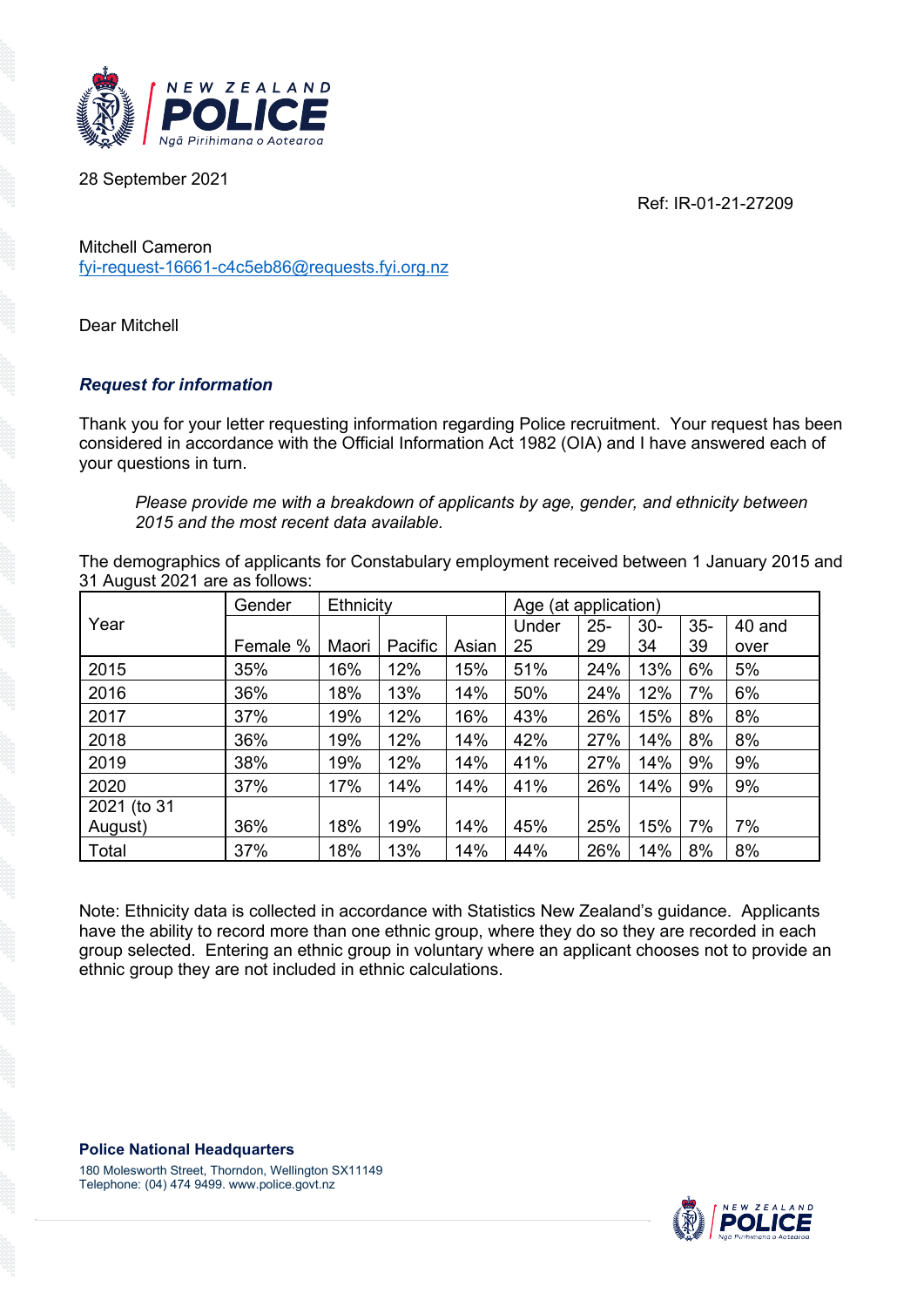*Please provide me with a breakdown of graduates from RNZPC by age, gender, and ethnicity between the years of 2015 and the most recent data available.*

The demographics of graduates from recruit training at the Royal New Zealand Police College (RNZPC) between 1 January 2015 and 31 August 2021 are as follows:

|             | Gender   | Ethnicity |         |       | Age (at graduation) |        |       |        |        |
|-------------|----------|-----------|---------|-------|---------------------|--------|-------|--------|--------|
| Year        |          |           |         |       | Under               | $25 -$ | $30-$ | $35 -$ | 40 and |
|             | Female % | Maori     | Pacific | Asian | 25                  | 29     | 34    | 39     | over   |
| 2015        | 36%      | 14%       | 10%     | 6%    | 37%                 | 36%    | 13%   | 8%     | 7%     |
| 2016        | 30%      | 17%       | 6%      | 10%   | 31%                 | 39%    | 16%   | 6%     | 8%     |
| 2017        | 32%      | 13%       | 8%      | 10%   | 26%                 | 37%    | 21%   | 11%    | 6%     |
| 2018        | 35%      | 13%       | 9%      | 11%   | 31%                 | 36%    | 16%   | 9%     | 8%     |
| 2019        | 37%      | 17%       | 9%      | 10%   | 33%                 | 35%    | 18%   | 9%     | 6%     |
| 2020        | 40%      | 17%       | 10%     | 11%   | 30%                 | 36%    | 17%   | 9%     | 8%     |
| 2021 (to 31 |          |           |         |       |                     |        |       |        |        |
| August)     | 41%      | 24%       | 12%     | 11%   | 22%                 | 37%    | 25%   | 9%     | 7%     |
| Total       | 36%      | 16%       | 9%      | 10%   | 31%                 | 36%    | 17%   | 9%     | 7%     |

*Please provide me with information about the start and end dates of wings planned in the future. In addition, please provide me with the number of recruits these wings will contain.*

The planned recruitment wings due to graduate from RNZPC to June 2023 are as follows:

| Wing | <b>Start</b> | Graduate   | <b>Size</b> |
|------|--------------|------------|-------------|
| 346  | 14-Jun-21    | 30-Sep-21  | 40          |
| 347  | 12-Jul-21    | 28-Oct-21  | 40          |
| 348  | 9-Aug-21     | 25-Nov-21  | 60          |
| 349  | 6-Sep-21     | 23-Dec-21  | 80          |
| 350  | 4-Oct-21     | 10-Feb-22  | 80          |
| 351  | 1-Nov-21     | 10-Mar-22  | 80          |
| 352  | 29-Nov-21    | 7-Apr-22   | 80          |
| 353  | 17-Jan-22    | 5-May-22   | 80          |
| 354  | 14-Feb-22    | 2-Jun-22   | 80          |
| 355  | 14-Mar-22    | 30-Jun-22  | 80          |
| 356  | 11-Apr-22    | 28-Jul-22  | 40          |
| 357  | 9-May-22     | 25-Aug-22  | 60          |
| 358  | 6-Jun-22     | 22-Sep-22  | 40          |
| 359  | 4-Jul-22     | 20-Oct-22  | 40          |
| 360  | 1-Aug-22     | 17-Nov-22  | 40          |
| 361  | 29-Aug-22    | 15-Dec-22  | 40          |
| 362  | 26-Sep-22    | 26-Jan-23  | 40          |
| 363  | 24-Oct-22    | 9-Mar-23   | 60          |
| 364  | 21-Nov-22    | 20-Apr-23  | 40          |
| 365  | 16-Jan-23    | 4-May-23   | 40          |
| 366  | 13-Feb-23    | $1-Jun-23$ | 60          |
| 367  | 13-Mar-23    | 29-Jun-23  | 40          |